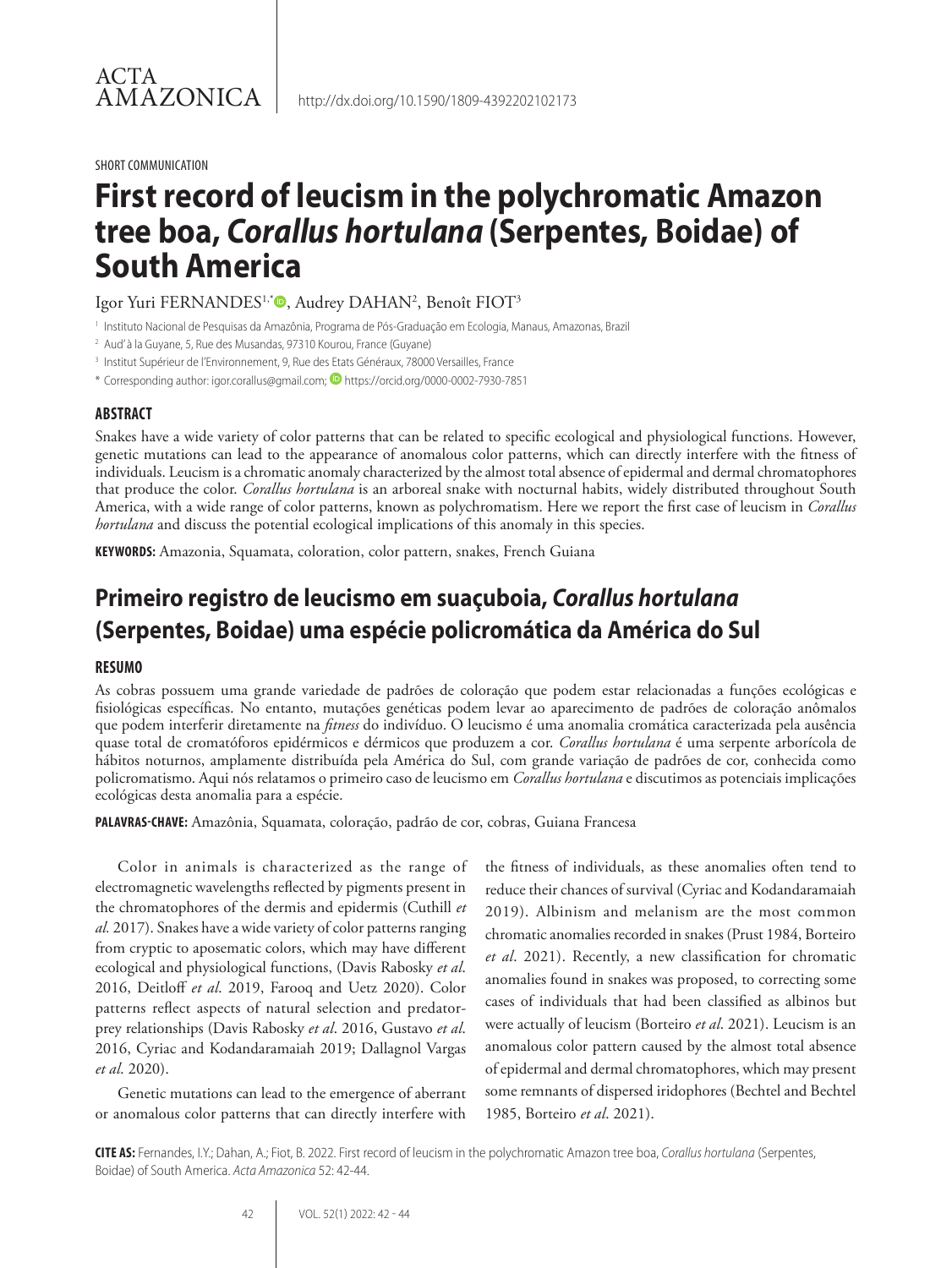*Corallus hortulana* (Linnaeus, 1758) is a polychromatic arboreal snake with nocturnal habits that is widely distributed throughout South America. Henderson (1997) classified the color patterns of this species into different categories based on the presence of spots on the dorsolateral and cephalic dorsal regions of the body for three background color morphs (taupe, yellow and brown). Although some color patterns in this species tend to be more frequent in certain regions of the Amazon, and the selection of color morphs by environmental variations has been suggested without explicit hypothesis testing, the predictor variables for the occurrence of color morphs are still unknown (Duarte *et al*. 2015).

Here we report the record of a leucistic individual of *C. hortulana*. The leucistic snake was sighted on July 14, 2021, at 08:45 pm, during a nocturnal survey on a trail by the margins of the road from Kourou to Cayenne, French Guiana (5°01'22.8"N; 52°29'02.7"W), in a region of savannas and secondary forests. The individual was photographed *in situ* and not collected, and the morphometric measurements were taken with a measuring tape in the field. The meristic characters were identified through the photographs taken. The individual (snout-vent length = 127 cm, tail length = 35.5 cm, unidentified sex) was moving along a branch approximately 1 m above the ground (Figure 1). The specimen was identified as *Corallus hortulana* due to the set of the following characters: 12 scales between the supra oculars, four subloreal scales, 14 circumorbital scales and contact between medial nasal scales, besides, the location falls within the expected geographic range of *C. hortulana*, following Henderson (1997). The individual was not collected. After handling, it was released at the point of capture.



**Figure 1.** Leucistic individual of *Corallus hortulana* recorded in French Guiana. This figure is in color in the electronic version.

The color of the individual was characterized by the predominance of white color throughout the body, with small spots of a light grayish color scattered through the body. The eyes had a black center and a peripheral region in shades of grayish blue. The tongue and internal part of the nasal orifices were dark purple color, with to pink labial pits (Figure 1). This coloration characterizes frame the individual as leucistic according to the classification of Borteiro *et al*. (2021), this being the first record in the wild of this chromatic anomaly for *C. hortulana*.

Leucism in wild snakes is extremely rarely reported. We found only one registered case for South American boids (*Boa constrictor*, Linnaeus 1758) in the state of Rio de Janeiro, Brazil (USA 2015). Furthermore, only one case of chromatic anomaly was recorded for the genus *Corallus* (erythrism in *Corallus annulatus*, Cope 1875) (Borteiro 2021), which is probably an underestimation due to the high diversity of color morphs in this group, especially within the *Corallus hortulana* (Henderson 1997).

From an ecological point of view, leucistic individuals become highly contrasting with the environment, especially in arboreal species. The fact that the specimen has reached adulthood may suggest that the nocturnal habit may be favorable to the survival of leucistic individuals, however, studies investigating this issue still need to be carried out.

### **ACKNOWLEDGMENTS**

To Coordenação de Aperfeiçoamento de Pessoal de Nível Superior (CAPES, Brazil), Conselho Nacional de Desenvolvimento Científico e Tecnológico (CNPq, Brazil), Fundação de Amparo à Pesquisa do Estado do Amazonas (FAPEAM, Brazil). J.A.R.A. and A.T.M. for reviewing the manuscript and philosophical contributions.

### **REFERENCES**

- Bechtel, H.B.; Bechtel, E. 1985. Genetics of color mutations in the snake, *Elaphe obsoleta*. *Journal of Heredity,* 76: 7–11.
- Borteiro, C.; Abegg, A.D.; Oda, F.H.; Cardozo, D.; Kolenc, F.; Etchandy, I.; et al. 2021. Aberrant colourations in wild snakes: Case study in neotropical taxa and a review of terminology. *Salamandra,* 57: 124–138.
- Cuthill, I.C.; Allen, W.L.; Arbuckle, K.; Caspers, B.; Chaplin, G.; Hauber, M.E.; *et al*. 2017. The biology of color. *Science,* 357: eaan0221.
- Cyriac, V.P.; Kodandaramaiah, U. 2019. Conspicuous colours reduce predation rates in fossorial uropeltid snakes. *PeerJ*, 7: e7508.
- Dallagnol Vargas, N.; Guimarães, M.; Caorsi, V.; Wolff Bordignon, D.; Borges-Martins, M. 2020. An experimental assessment of the antipredatory function of green dorsal coloration in poisonous Neotropical red-bellied toads. *Journal of Zoology,* 310: 171–179.
- Davis Rabosky, A.R.; Cox, C.L.; Rabosky, D.L.; Title, P.O.; Holmes, I.A.; Feldman, A.; *et al*. 2016. Coral snakes predict the evolution of mimicry across New World snakes. *Nature Communications,* 7: 1–9. doi.org/10.1038/ncomms11484
- Deitloff, J.; Myers, E.; Spear, S.; Stevenson, D.; Guyer, C. 2019. Multiple Paternity and Heritability of Color in *Drymarchon couperi* (Eastern Indigo Snakes). *Herpetologica,* 75: 224–232.